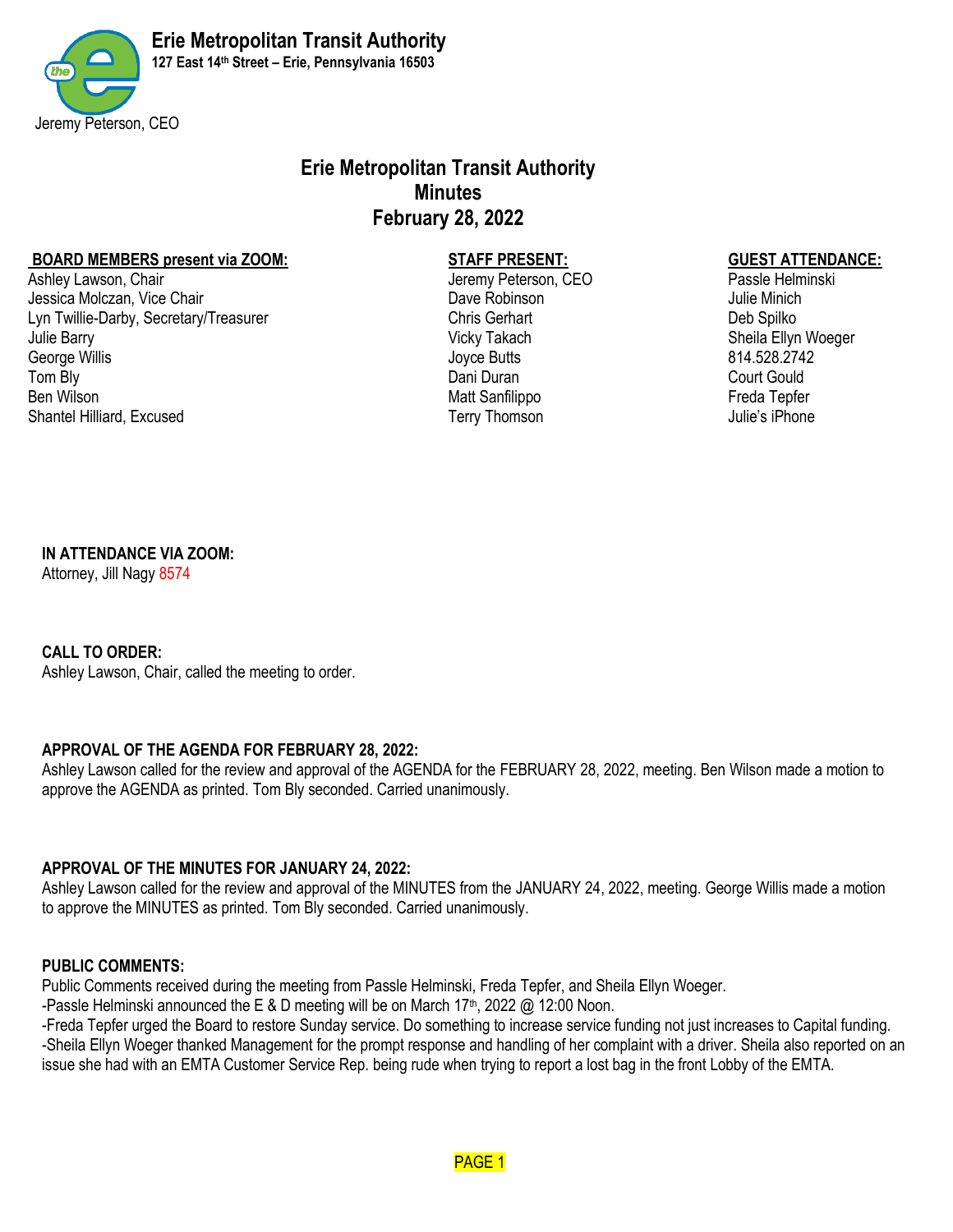# **CEO REPORT:**

Jeremy Peterson reported the following issues and projects he has been involved with since the last Board Meeting.

-Ribbon Cutting Ceremony on the new building set for June 14<sup>th, 2022</sup>, @ 3:00 p.m.

-Meeting with Emily Fetcko this Friday to coordinate a block party.

-The Erie Downtown Partnership will coordinate the ceremony with EMTA.

-Coordinated with the City for Permits for road closure of  $14<sup>th</sup>$  St for that date as well.

-HR position filled. Theresa Croll starts on March 28th, 2022.

-FIXED route contract pending vote from Union.

-LIFT contract secured.

-Jeremy Peterson and Dave Robinson scheduled meeting in Harrisburg with Andy Surra on 2022 Legislative Priorities in May of 2022 -Meeting with Attorney Shawn Summers on lawsuit with Mike Coates Construction.

-Reporting on other matters in Executive Session.

#### **SOLICITOR'S REPORT:**

Jill Nagy reported the following issues and projects she has been involved with since the last Board Meeting. -Items reported later in the agenda.

#### **COMMITTEE REPORTS**

### **EXECUTIVE COMMITTEE:**

No report but had the following comments.

Ashley Lawson thanked Jeremy Peterson on behalf of the Board on LIFT contract negotiations.

We are looking forward to having Theresa Croll as the new HR Director. She has a strong interest in recruiting drivers, and we do hope that will address our issues getting drivers.

#### **FINANCE COMMITTEE:**

Vicky Takach gave the following update.

-January 2022 Financials provided in the Board packets.

## **FIXED Route Balance Sheet.**

-Receivables – increased from the prior month. Invoiced Erie School District for a half a year of service.

- -Total assets \$74 million**.**
- -Grant Advances increased from payment received from PennDOT during the month.
- -Total liabilities like the prior month at \$26 million**.**

-Net Assets at the end of January 2022 are at \$48 million.

#### **FIXED Route Income Statement.**

-Revenue YTD \$1.2 million. Last year \$700,000. Increase due to the School District Service EMTA provided for the first half of the school year.

-Expenses YTD less depreciation is \$9.4 million. 8.5 million last year. There was an increase in terms of wages and fringe benefits, providing more service, rising fuel costs, and CNG lease.

-Deficit YTD \$8.2 million. Last year \$7.8 million

#### **LIFT Balance Sheet.**

-Total Assets like the prior month is \$28 million.

-Accounts Payable in January 2022 is higher than the prior month. Quarterly payment for the SAFTI P & L insurance.

-Total Liabilities up \$53,000 driven primarily by the SAFTI invoice.

-Total Assets \$27 million.

#### **LIFT Income Statement.**

-Revenue is \$1.8 million. Last year \$1.4 million. Those increases related to wages and fringe benefits increase in fuel cost -Expenses were \$2.6 million. Last year \$2.4 million.

-LIFT deficit is \$800,000. Last year \$972,000.

#### **INTERMODAL.**

-Revenue YTD \$139,515. -Expenses YTD \$151,865. -Operating loss of \$12,350.

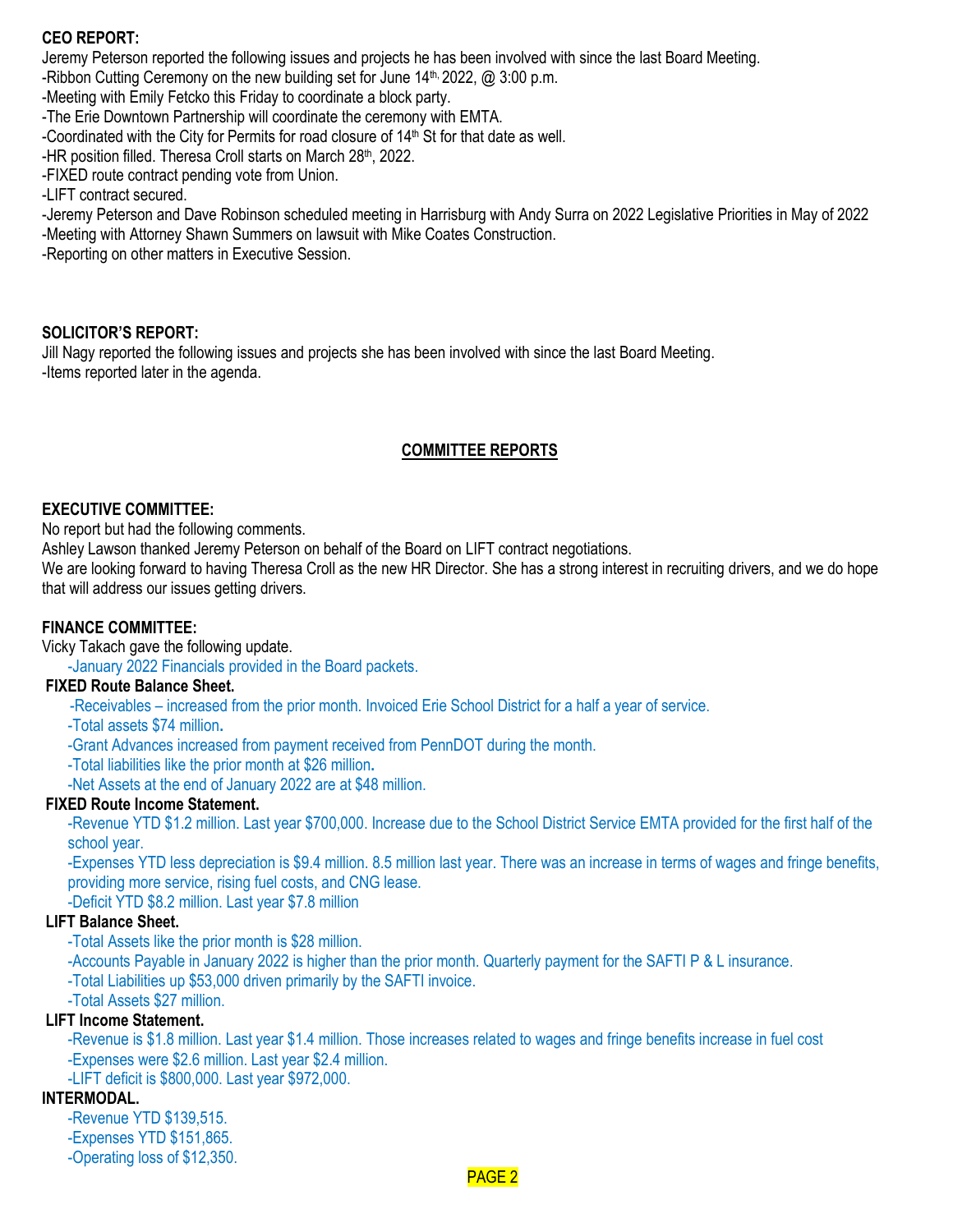### **MOTION TO APPROVE FINANCIALS:**

Ashley Lawson called for the review and approval of the Financials as presented. Tom Bly made a motion to approve the Financials as presented. George Willis seconded. Carried unanimously.

# **PERSONNEL COMMITTEE:**

Lyn Twillie-Darby gave the following report.

I so am happy that we have a new HR person coming on, but I want to express my concern that we did not have any minority applicants for the job. It was explained to me that we had no applicants because none applied. Every effort that we can, we should be interviewing minority and African American women. I am certainly looking out for the African American business community and given the opportunity to have these types of jobs.

The Personnel Committee has met about the CEO's contract. We do have a recommendation that we are looking for a vote on today. The recommendation includes an increase in the CEO's salary. We are living in an employee's market right now. There is a labor shortage, people are jumping ships because of pay. I recognize that our CEO has done an excellent job at steering the ship from the time he worked as interim CEO to receiving the title as CEO. He has done EMTA an excellent job. When we look at that salary it is not as high as other CEOs of other transit authorities. It is well worth it to approve this for him. He is providing the leadership we need at EMTA during this unprecedented time. To keep good employees, we need to pay them. That is the Personnel Committee's recommendation. We cannot have any discussions on intricate details of the contract in an open forum. You were emailed information and I hope you were able to read that information and with that information you received you will approve this recommendation from the Personnel Committee.

# **VOTE on CEO's Contract:**

Ashley Lawson – yes Jessica Molczan – No Lyn Twillie-Darby- yes Tom Bly – yes George Willis – yes Julie Barry – yes Ben Wilson – yes

#### **MARKETING COMMITTEE:**

Ben Wilson gave the following update.

Collaborating with the team at EMTA to fill a position open in the Marketing department. The position will be posted. We will be making every opportunity to reach as many people and minorities as possible.

# **OPERATIONS COMMITTEE:**

Jessica Molczan gave the following update. FIXED route ridership for the month of January 2022 was 68,933 with one new driver. New sign ups take effect on March 26, 2022, with minimal changes.

SHARED ride ridership for January 2022 was 9,083. Driver recruitment continues.

# **PLANNING COMMITTEE:**

George Willis gave the following report. Nice printout of ridership progression over the 5-6 years. Positive call with the FTA to get funding for the TOD space to finish the buildouts.

#### **NEGOTIATING COMMITTEE:**

Jeremy Peterson settled the LIFT contract and agreed to a year extension on the FIXED expiring December 31, 2022. Ashley Lawson called for a motion to accept the LIFT contract. Jessica Molczan made a motion to accept the LIFT contract. Tom Bly seconded. All board members voted in favor of the LIFT contract. Zero Board members opposed.

# **CHAIRMAN'S REPORT:**

Ashley Lawson thanked Jeremy Peterson for his work to settle the LIFT contract and hiring of a new HR Director.

**OLD BUSINESS:**

Nothing to report.

**NEW BUSINESS:**

Nothing to report.